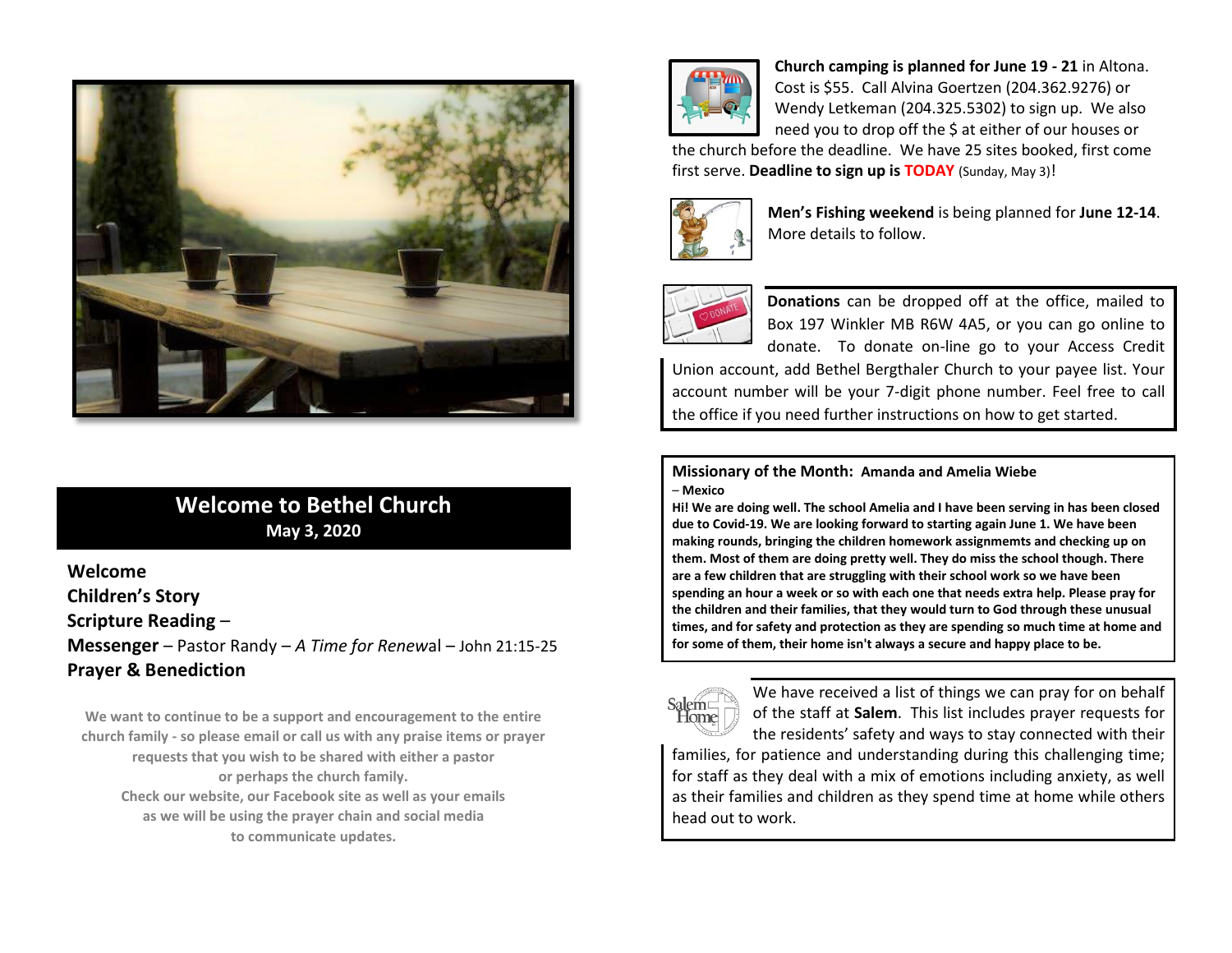#### **Here is a recap of important information for the Bethel family:**

The church building is open Monday to Friday from 9:00 A.M. until 4:00 PM.

- **Library** remains open but call ahead to make sure the church doors are open.
- **Donations** can be made online through Access Credit Union or by dropping them off at church.
- If you know of someone who does not have the ability to view our services and would like an audio version, please notify the church office and we can burn a CD for them with the audio to enjoy.
- Encourage us all to continue to practice the health guidelines that are suggested by the province in regards to Covid 19.
- With the present restrictions in mind we are still hoping that we may have some eased boundaries for gathering by June. That would impact our plans for a **Baptismal Service** – which was scheduled for June 7. We will confirm service details as soon as we can. The Discipleship Class is encouraged to keep working on their studies as per the schedule in your workbook. If you have any questions please call, email, or message Pastor Randy.

# *--------------------* **Praise & Prayer Highlights** *---------------------*

### *Remember to pray for …*

**… Richard Giesbrecht** has begun work as an Associate Pastor at Bagot Community Church (west of Portage La Prairie). Pray that he can grow and serve in this role with joy.

**… Richard and Jessica Giesbrecht** are expecting twins at this time and there is some risk involved with the pregnancy. They are anticipating delivery in June and would appreciate our prayer support for healthy development and safe delivery of the twins.

- **… Don Enns** recovering at home
- **… Frank** (Mary) **Enns**

**…**Pray for those grieving and mourning the loss of loved ones in the shootings that occurred in **Nova Scotia**. Pray that people will be turning to God for comfort.

#### **Anxiety Support Line**

The Anxiety Disorders Association of Manitoba (ADAM) has been providing services and support to Manitobans with anxiety disorders and their families, and education and information to the public about anxiety disorders, for over 30 years. All of our staff and volunteers have personal, lived experience with anxiety, have overcome the disabling effects of anxiety, and are now sharing that information and experience with others. We receive expert, on-going, current input from professionals in the field. ADAM recognizes that there is an increase in anxiety in the general public at this time due to the COVID19 virus, and we are here to help.

We have established an anxiety support line for anyone seeking support during this challenging time. People are invited to call our support line at **204-925-0040**. The line will be checked regularly between the hours of **9:00 a.m. and 9:00 p.m., Monday through Friday, and 10:00 a.m. to 4:00 p.m. on weekends.** People are asked to **leave their name, phone number or email address and an ADAM representative will get in touch with them within a short period of time.**

Alternatively, people can also call our general office number at 204- 925-0600 and leave a message, or email us at [adam@adam.mb.ca](mailto:adam@adam.mb.ca) Relevant information can also be found on our website at [www.adam.mb.ca](http://www.adam.mb.ca/) or our Facebook page.

The support line is not a crisis line. People experiencing a crisis should go to the Crisis Response Centre, the nearest hospital emergency department, or call the Klinic Crisis Line, the Mobile Crisis Team, or Emergency at 911.

#### **Anxiety Disorders Association of Manitoba**

[100-4 Fort Street](https://maps.google.com/?q=100-4+Fort+Street+Winnipeg,+MB+R3C+1C4+204&entry=gmail&source=g) [Winnipeg, MB R3C 1C4](https://maps.google.com/?q=100-4+Fort+Street+Winnipeg,+MB+R3C+1C4+204&entry=gmail&source=g) [204-](https://maps.google.com/?q=100-4+Fort+Street+Winnipeg,+MB+R3C+1C4+204&entry=gmail&source=g)925-0607 [www.adam.mb.ca](http://www.adam.mb.ca/) o**r Anxiety Disorders Association of Manitoba Central 204-304-0271 Tami Giesbrecht**